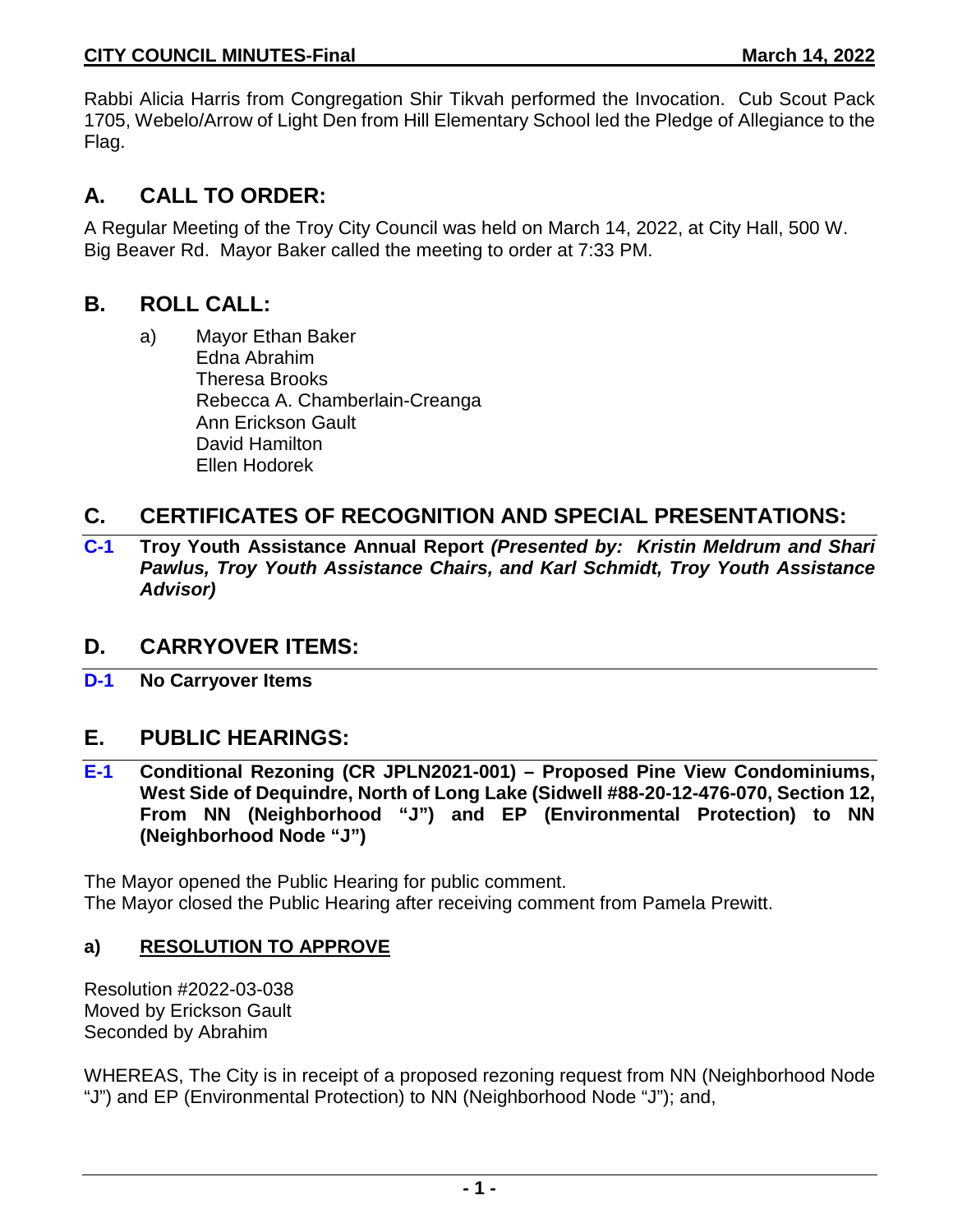### **CITY COUNCIL MINUTES-Final March 14, 2022**

WHEREAS, The subject property to be rezoned, located on the west side of Dequindre, north of Long Lake, parcel 88-20-12-476-070, being approximately 2.389 acres in size; and,

WHEREAS, The applicant voluntarily offered a number of conditions, as per Section 16.04 of the City of Troy Zoning Ordinance; and,

WHEREAS, One of the conditions voluntarily submitted by the applicant was a site plan for a 25-unit condominium development; and,

WHEREAS, The conditional rezoning was considered by the Planning Commission following a public hearing; and,

WHEREAS, The Planning Commission vote on the motion recommending approval was 7-2; and,

WHEREAS, The proposed rezoning is supported by the Master Plan and advances the general and specific development policies of the Master Plan; and,

WHEREAS, The proposed rezoning meets the Standards for Rezoning Approval listed in Section 16.03.C of the City of Troy Zoning Ordinance; and,

WHEREAS, The proposed site design mitigates potential impacts on adjacent properties.

THEREFORE, BE IT RESOLVED, That Troy City Council hereby **APPROVES** the NN and EP Districts to be conditionally rezoned to NN District Conditional Rezoning Agreement and related attachments;

BE IT FURTHER RESOLVED, That Troy City Council **AUTHORIZES** the Mayor and Clerk to sign the Conditional Rezoning Agreement on behalf of the City of Troy.

BE IT FINALLY RESOLVED, That the City of Troy Zoning District Map is hereby **AMENDED**.

- Yes: Baker, Abrahim, Brooks, Erickson Gault, Hamilton, Hodorek
- No: Chamberlain-Creanga

## **MOTION CARRIED**

The Meeting RECESSED at 9:03 PM. The Meeting RECONVENED at 9:10 PM.

# **F. PUBLIC COMMENT FOR ITEMS ON THE AGENDA FROM TROY RESIDENTS AND BUSINESSES:**

## **G. CITY COUNCIL/CITY ADMINISTRATION RESPONSE/REPLY TO PUBLIC COMMENT FOR ITEMS ON THE AGENDA FROM TROY RESIDENTS AND BUSINESSES:**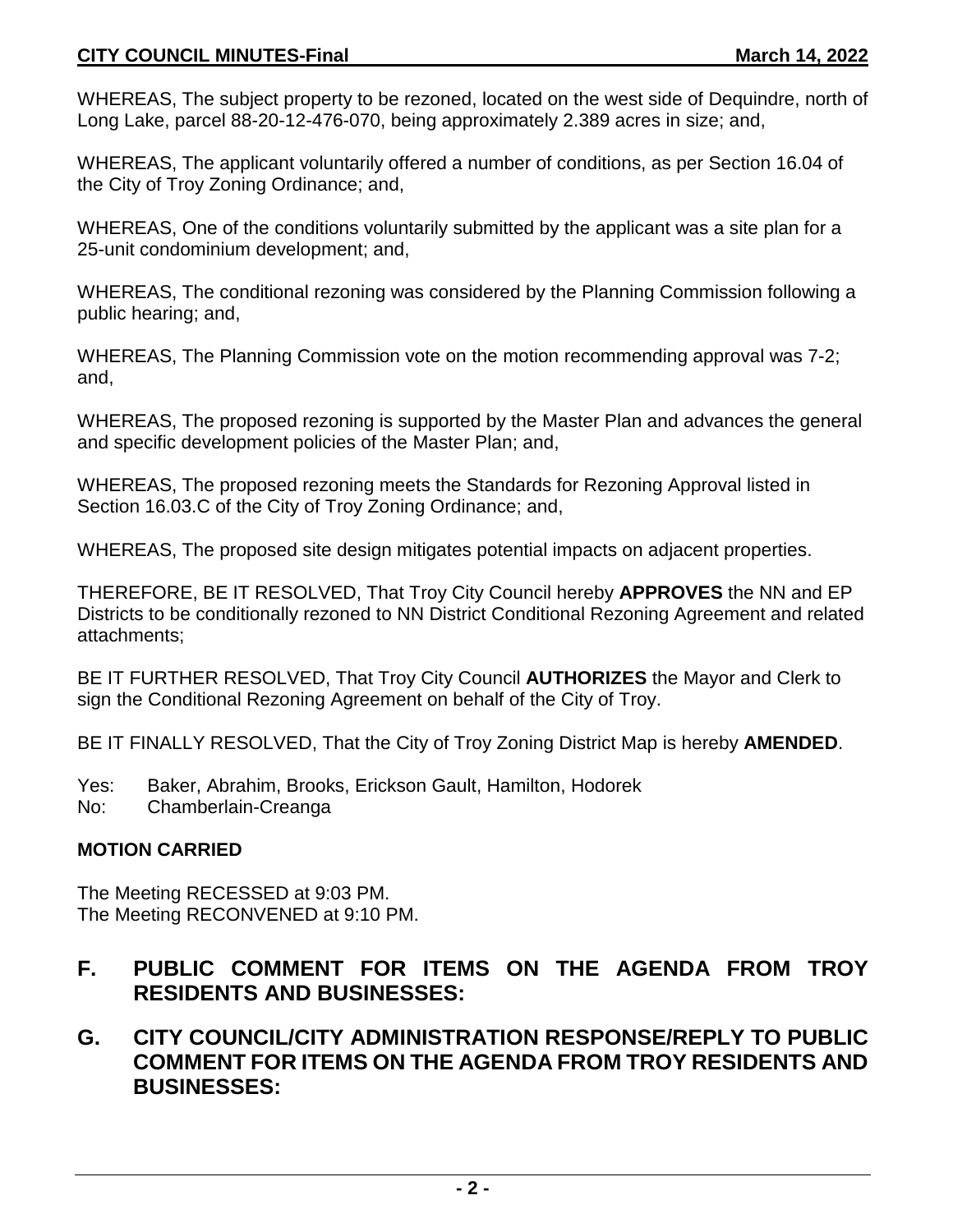## **H. POSTPONED ITEMS:**

**H-1 No Postponed Items** 

### **I. REGULAR BUSINESS:**

- **I-1 Board and Committee Appointments: a) Mayoral Appointments – None; b) City Council Appointments – None**
- **a) Mayoral Appointments: None**
- **b) City Council Appointments: None**
- **I-2 Board and Committee Nominations: a) Mayoral Nominations – None; b) City Council Nominations – None**
- **a) Mayoral Nominations: None**
- **b) City Council Nominations: None**
- **I-3 No Closed Session Requested**

## **J. CONSENT AGENDA:**

## **J-1a Approval of "J" Items NOT Removed for Discussion**

Resolution #2022-03-039-J-1a Moved by Abrahim Seconded by Brooks

RESOLVED, That Troy City Council hereby **APPROVES** all items on the Consent Agenda as s printed.

Yes: All-7 No: None

## **MOTION CARRIED**

### **J-1b Address of "J" Items Removed for Discussion by City Council**

### **J-2 Approval of City Council Minutes**

Resolution #2022-03-039-J-2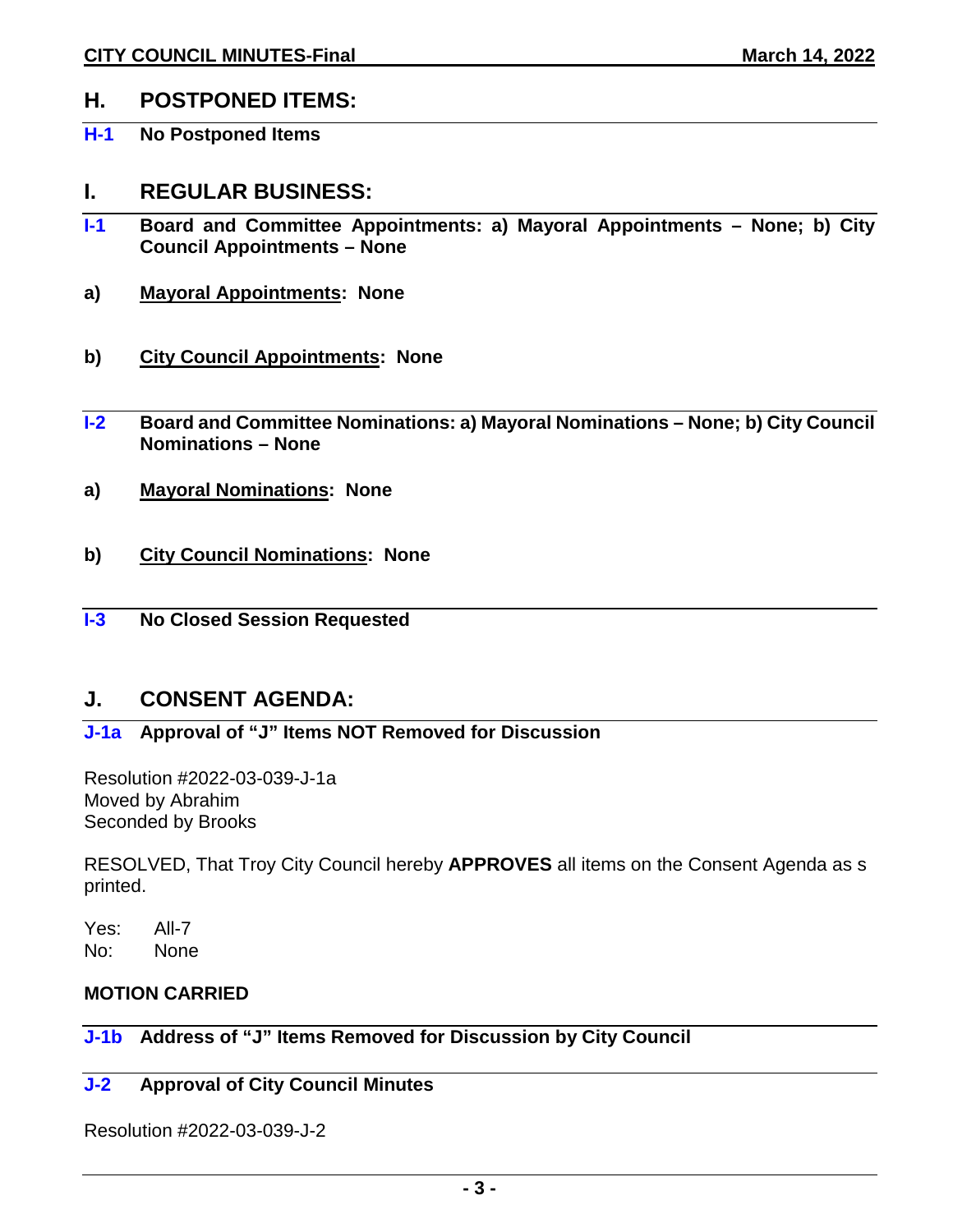RESOLVED, That Troy City Council hereby **APPROVES** the following Minutes as submitted:

- a) Special City Council Minutes-Draft February 28, 2022
- b) City Council Minutes-Draft February 28, 2022

#### **J-3 Proposed City of Troy Proclamations: None Submitted**

#### **J-4 Standard Purchasing Resolutions:**

### **a) Standard Purchasing Resolution 4: OMNIA Purchasing Cooperative – City Hall East Elevator Upgrade**

#### Resolution #2022-03-039-J-4a

RESOLVED, That in the best interest of the City, Troy City Council hereby **WAIVES** the bid process and **AWARDS** a contract to *Kone Inc*. of *Livonia, MI,* for the City Hall East Elevator Upgrade through the OMNIA Cooperative Contract #EV2516 for an estimated cost of \$29,715 not to exceed budgetary limitations.

BE IT FURTHER RESOLVED, That the award is **CONTINGENT** upon the contractor's submission of properly executed documents, insurance certificates and all other specified requirements.

#### **b) Standard Purchasing Resolution 8: Best Value Award – Upgraded Landscape Maintenance**

#### Resolution #2022-03-039-J-4b

RESOLVED, That Troy City Council hereby **AWARDS** a three (3) year contract with two 1-year renewal options for Upgraded Landscape Maintenance to *DJ's Landscape Maintenance* of *Romulus, MI*, as per unit pricing; for an estimated total cost of \$192,000 in 2022, \$197,125 in 2023, and \$202,225 in 2024; at prices contained in the bid tabulation opened March 3, 2022, a copy of which shall be **ATTACHED** to the original Minutes of this meeting, the cost of which shall not exceed annual budgetary limitations; with the contract expiring December 31, 2026.

BE IT FURTHER RESOLVED, That the award is **CONTINGENT** upon contractor's submission of properly executed contract documents, including insurance certificates and all other specified requirements.

#### **c) Standard Purchasing Resolution 2: Award to Low Bidder Meeting Specifications – Mowing Landscape Services**

Resolution #2022-03-039-J-4c

RESOLVED, That Troy City Council hereby **AWARDS** a three-year contract with a two-year renewal option for Mowing Landscape Service to the low bidder, *Green Meadows Lawnscape, Inc.* of *Rochester Hills, MI,* for proposals A, B and C, as per unit bid prices; for an estimated total cost of \$469,487.94 for 2022, \$469,487.94 for 2023, and \$469,487.94 for 2024; at prices contained in the bid tabulation opened March 3, 2022, a copy of which shall be **ATTACHED** to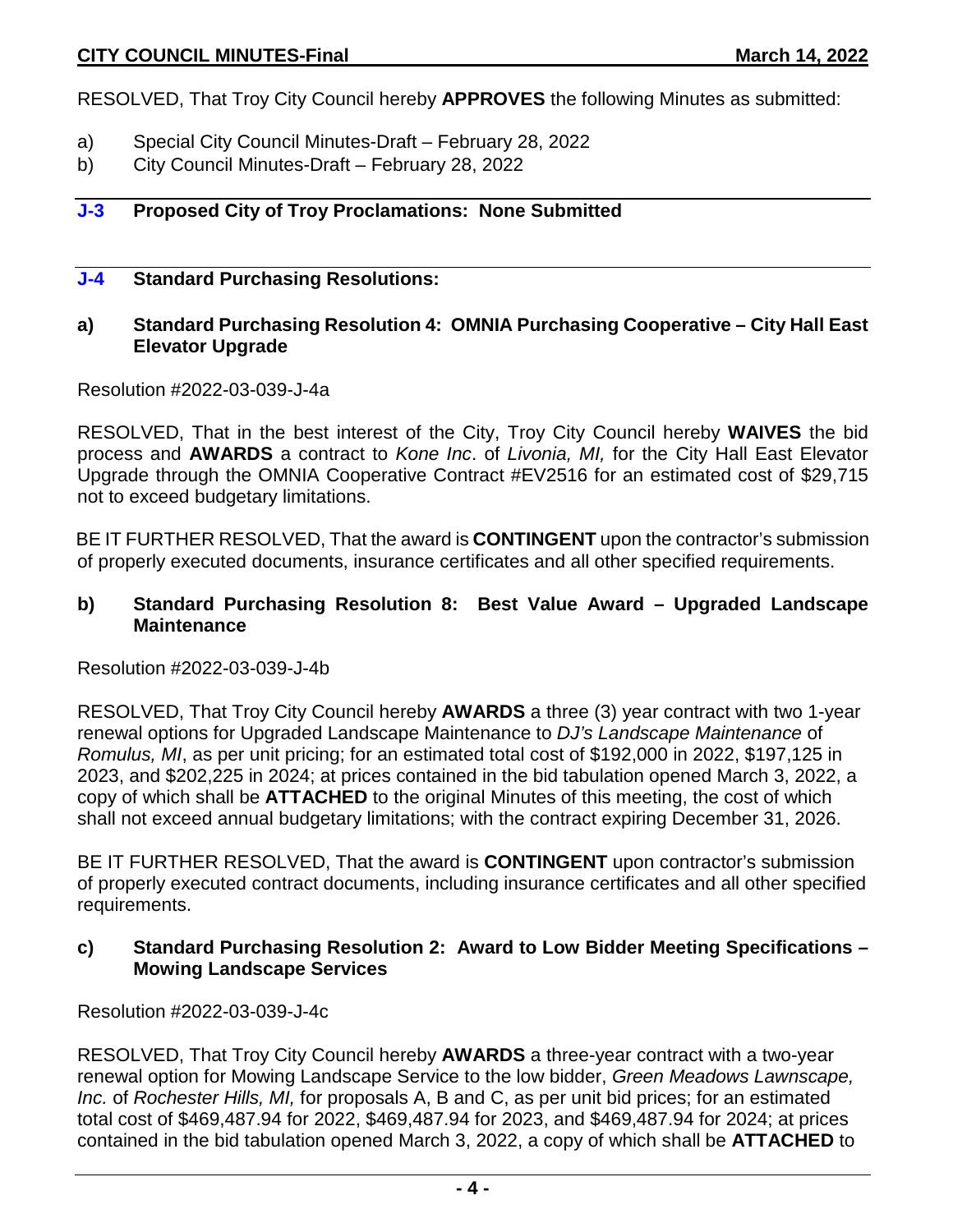### **CITY COUNCIL MINUTES-Final March 14, 2022**

the original Minutes of this meeting, the cost of which shall not exceed annual budgetary limitations; with the contract expiring December 31, 2026.

BE IT FURTHER RESOLVED, That the award is **CONTINGENT** upon contractor's submission of properly executed contract documents, including insurance certificates and all other specified requirements.

#### **J-5 Michigan Department of Natural Resources Canada Goose Roundup and Nest Destruction Programs**

Resolution #2022-03-039-J-5

WHEREAS, Troy City Council has received complaints of overpopulation of Canada geese inhabiting various locations within the City of Troy; and,

WHEREAS, Troy City Council has determined that the DNR Canada Goose Nest Destruction Program and/or Roundup/Removal Program are effective program(s) for the control of sitespecific problems for our residents; and,

WHEREAS, The residents clearly understand that any birds removed and relocated during this program may be killed; and,

WHEREAS, The residents, lake associations, businesses, subdivisions, condominium associations, etc., must apply for a DNR Permit for these program(s), on an annual basis, and must ensure that all lakefront residents, tenants, and employees of this site, have been informed that this program is taking place at their lake/site, and understand if their site is located within more than one government unit, they are responsible to receive resolutions from each township/city/village, and are responsible for adhering to the requirements under their permit;

THEREFORE, BE IT RESOLVED, That Troy City Council hereby **FORMALLY REQUESTS** the assistance of the Michigan DNR on behalf of the requests made in the City of Troy by any/all subdivision, condominium associations, apartments, businesses, lake associations, etc. as long as they abide by the DNR permit requirements, in the implementation of the Canada Goose Nest Destruction Program and/or Roundup/Removal Program, for a 5-year period from 2022 through 2027 and additionally, to advise the DNR that there shall be no cost to the City of Troy for these programs.

#### **J-6 Renewal of Membership in the Traffic Improvement Association (TIA)**

Resolution #2022-03-039-J-6

RESOLVED, That Troy City Council hereby **AUTHORIZES** payment to renew the City of Troy's membership in the Traffic Improvement Association for the year 2023, in the amount of \$29,767.50. Funds are available in the 2022-2023 Police Department Operating Funds, Membership and Dues.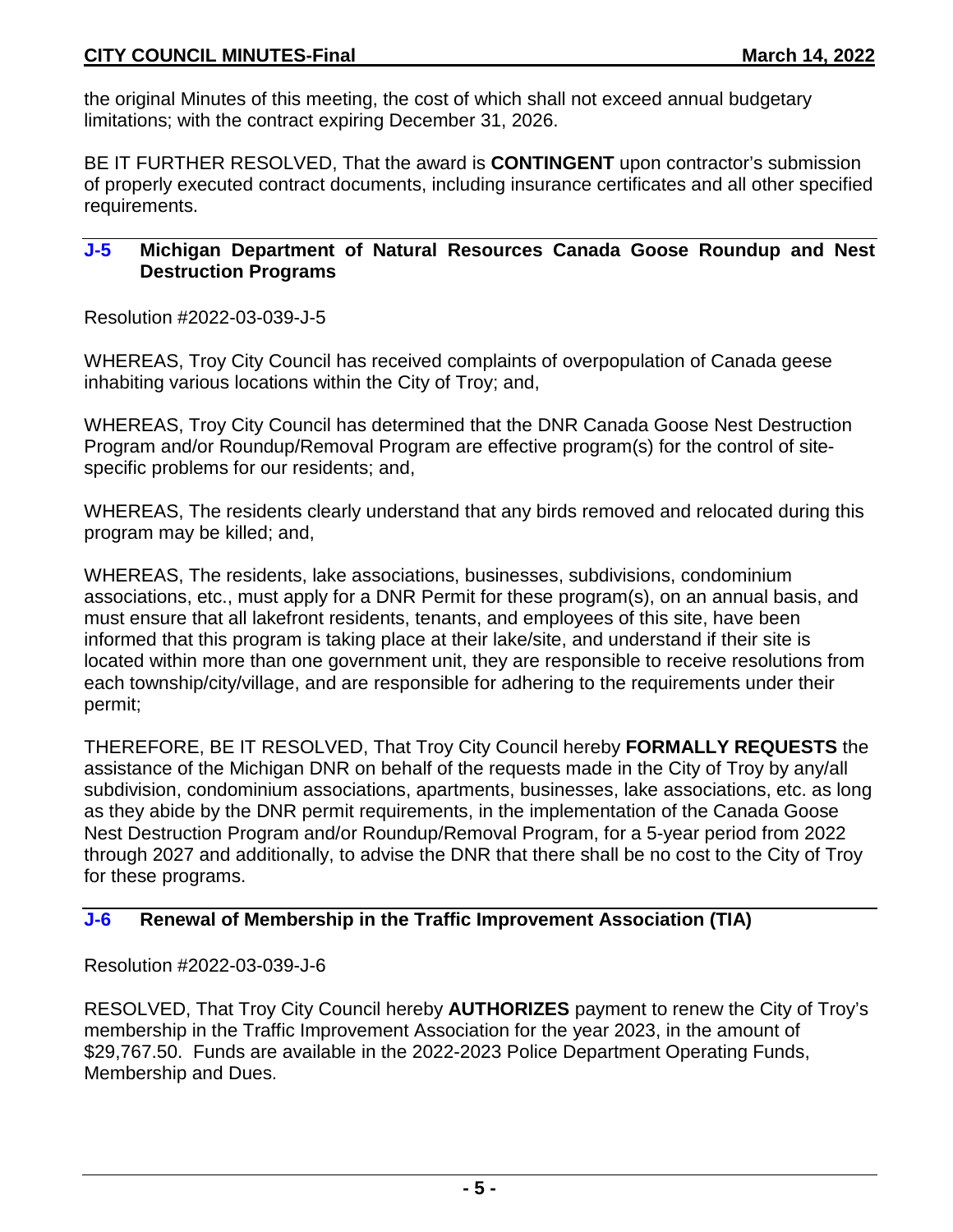# **K. MEMORANDUMS AND FUTURE COUNCIL AGENDA ITEMS:**

### **K-1 Announcement of Public Hearings:**

- a) March 21, 2022 Reprogram Community Development Block Grant (CDBG) PY 2021 **Funds**
- **K-2 Memorandums (Items submitted to City Council that may require consideration at some future point in time): None Submitted**
- **L. PUBLIC COMMENT FOR ITEMS NOT ON THE AGENDA FROM TROY RESIDENTS AND BUSINESSES:**
- **M. CITY COUNCIL/CITY ADMINISTRATION RESPONSE/REPLY TO PUBLIC COMMENT FOR ITEMS NOT ON THE AGENDA FROM TROY RESIDENTS AND BUSINESSES:**
- **N. COUNCIL REFERRALS:**

**Items Advanced to the City Manager by the Mayor and City Council Members for Placement on the Agenda**

**N-1 No Council Referrals**

## **O. REPORTS:**

| $O-1$ | <b>Minutes - Boards and Committees:</b>                                              |
|-------|--------------------------------------------------------------------------------------|
| a)    | Retiree Healthcare Benefits Plan and Trust Board-Final – November 10, 2021           |
| b)    | Volunteer Firefighters' Incentive Plan and Trust Board-Final – November 10, 2021     |
| C)    | Volunteer Firefighters' Incentive Plan and Trust Board and Employees' Retirement Sys |

- c) Volunteer Firefighters' Incentive Plan and Trust Board and Employees' Retirement System Board of Trustees Joint Meeting Minutes-Final – November 10, 2021
- d) Employees' Retirement System Board of Trustees-Final December 8, 2021
- e) Volunteer Firefighters' Incentive Plan and Trust Board and Employees' Retirement System Board of Trustees Joint Meeting Minutes-Final – December 8, 2021

#### **O-2 Department Reports: None Submitted**

#### **O-3 Letters of Appreciation:**

a) To Recreation Staff from Keith Hill Regarding Excellent Customer Service

## **O-4 Proposed Proclamations/Resolutions from Other Organizations: None Submitted**

# **P. COUNCIL COMMENTS:**

**P-1 No Council Comments**